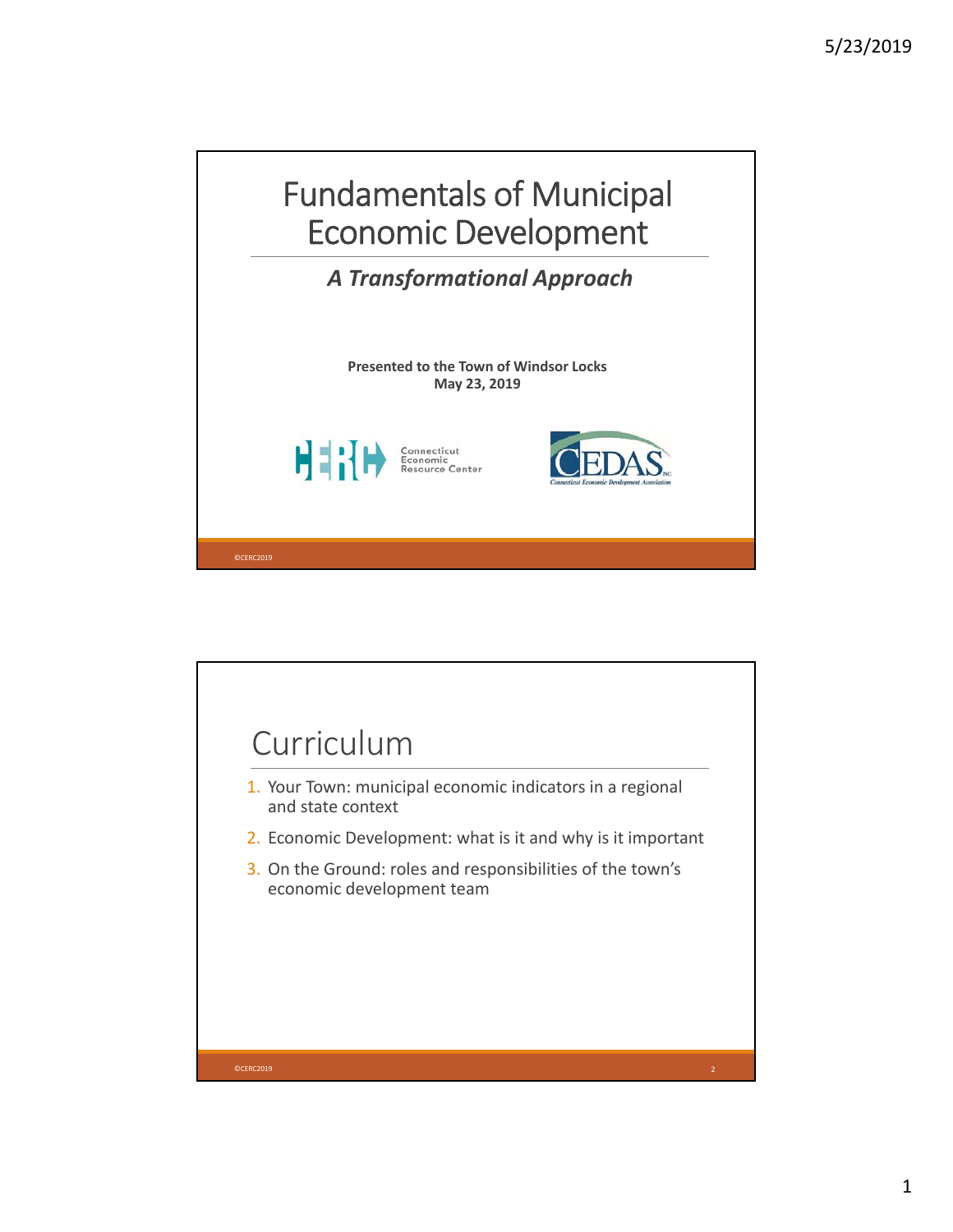

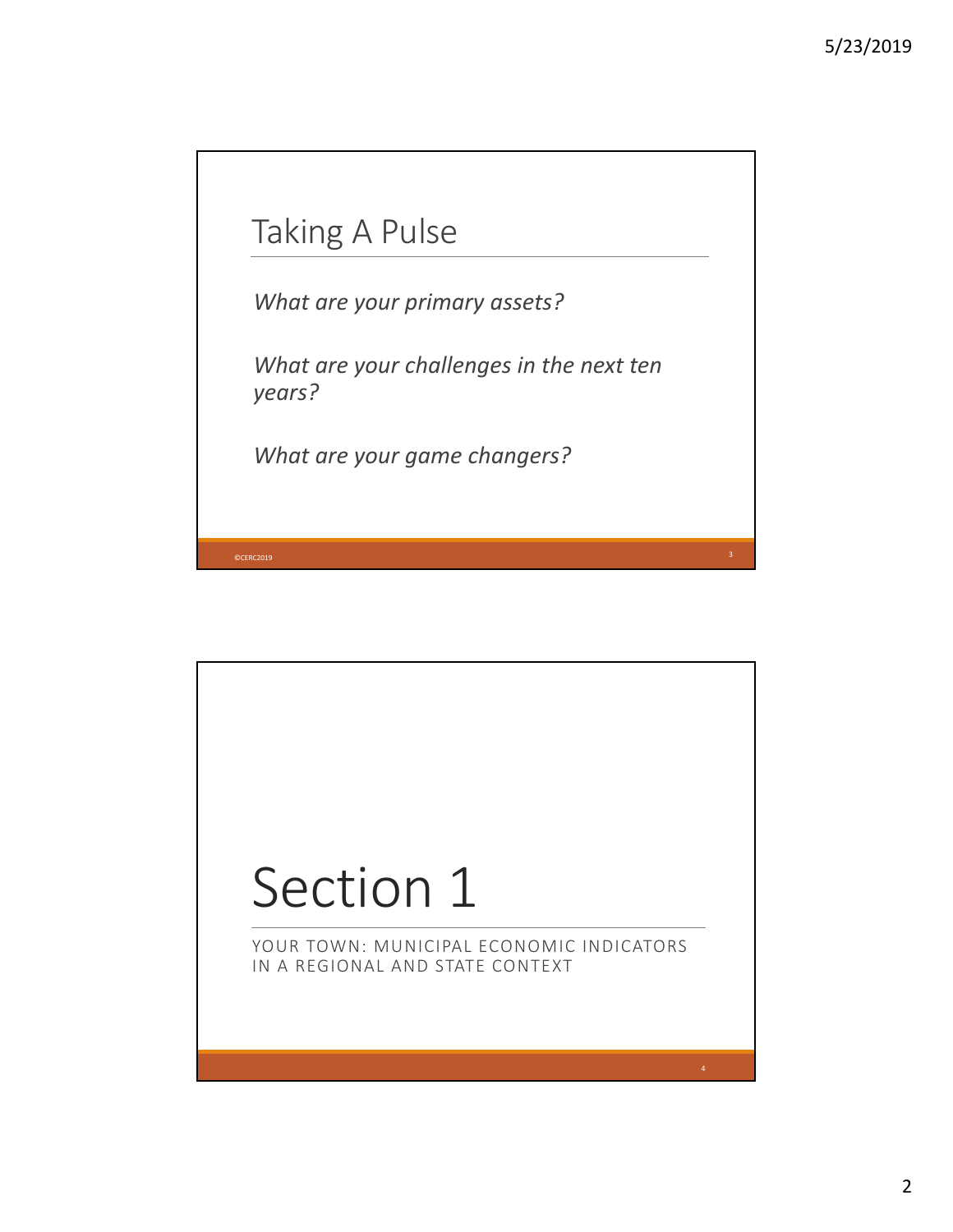

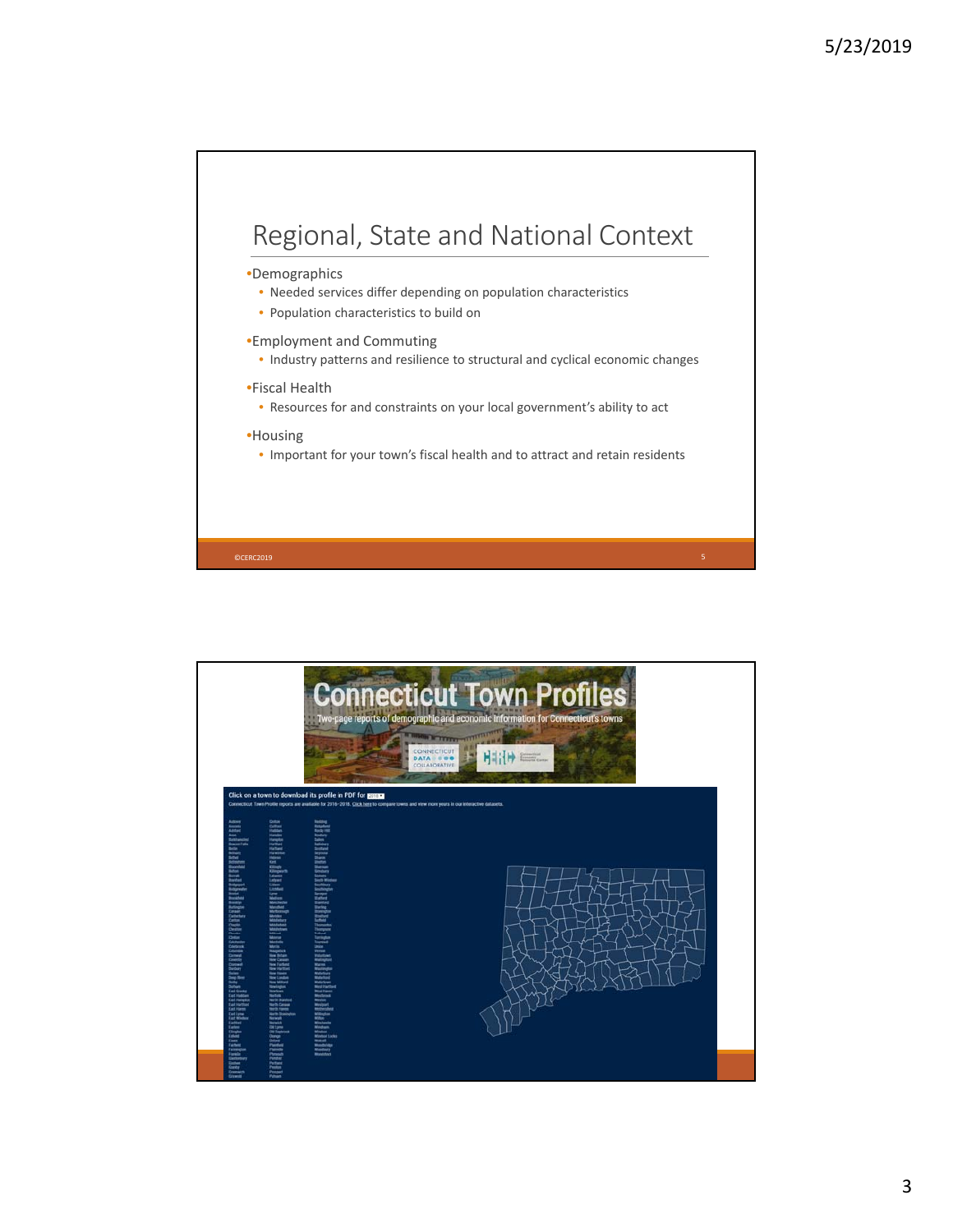

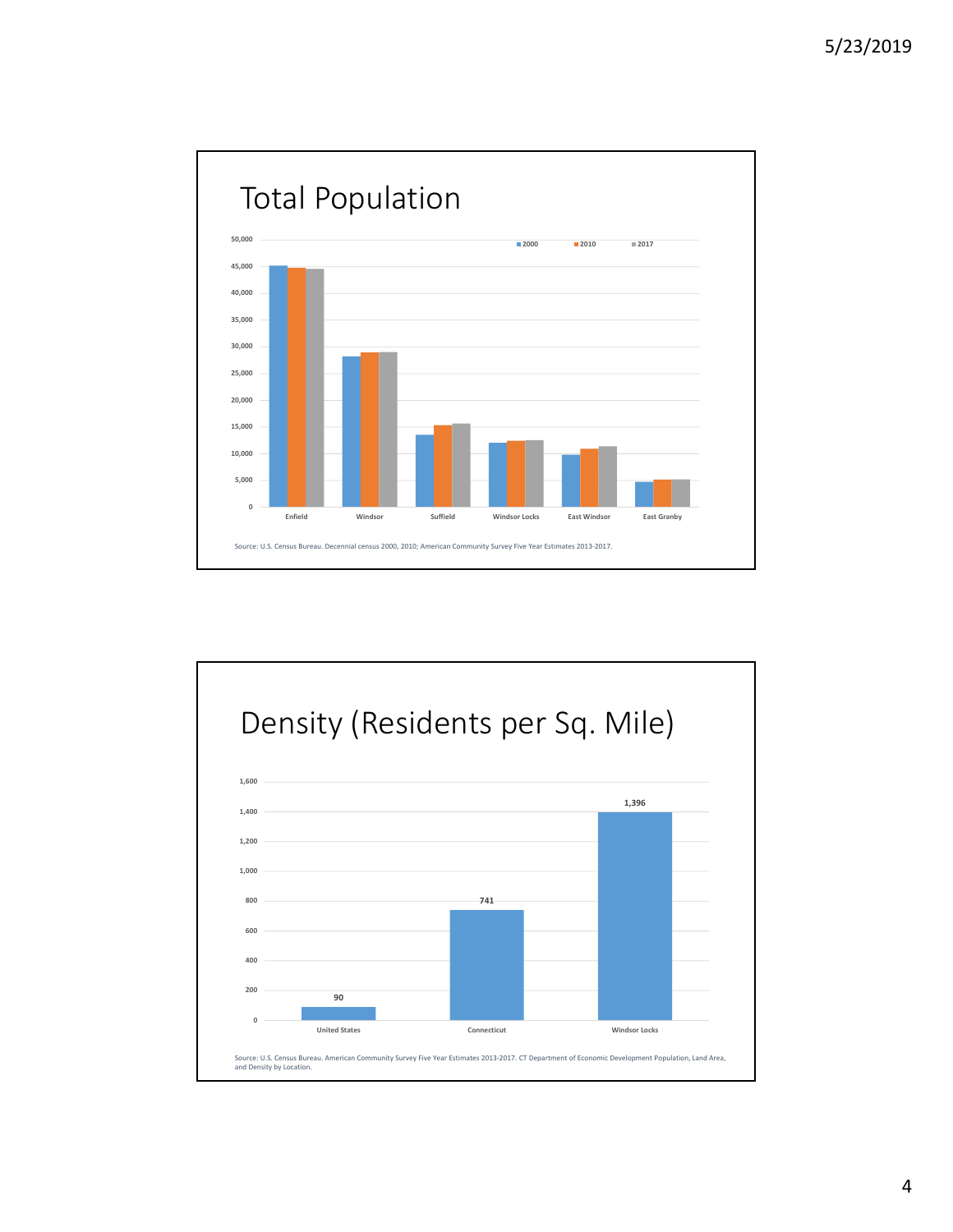

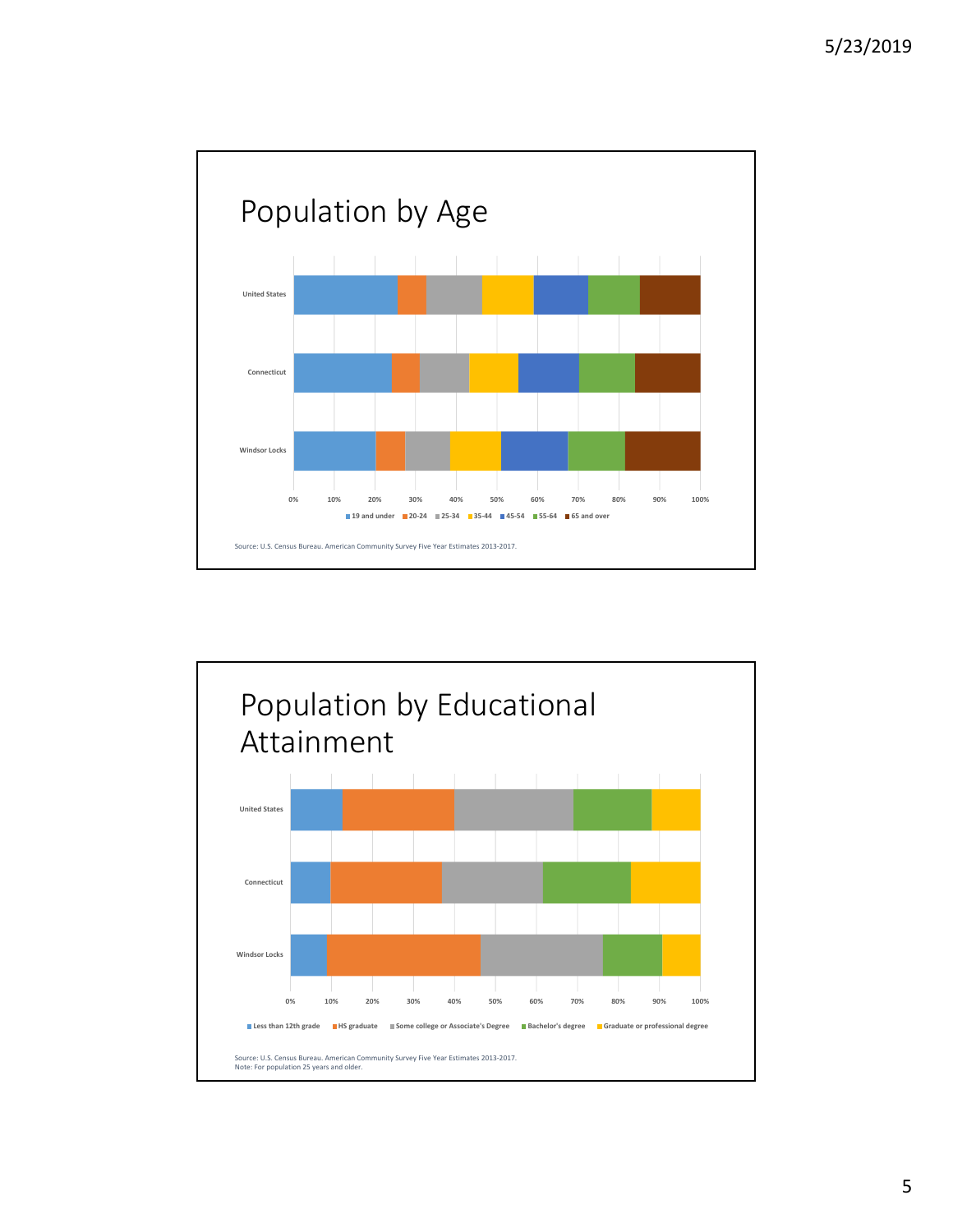

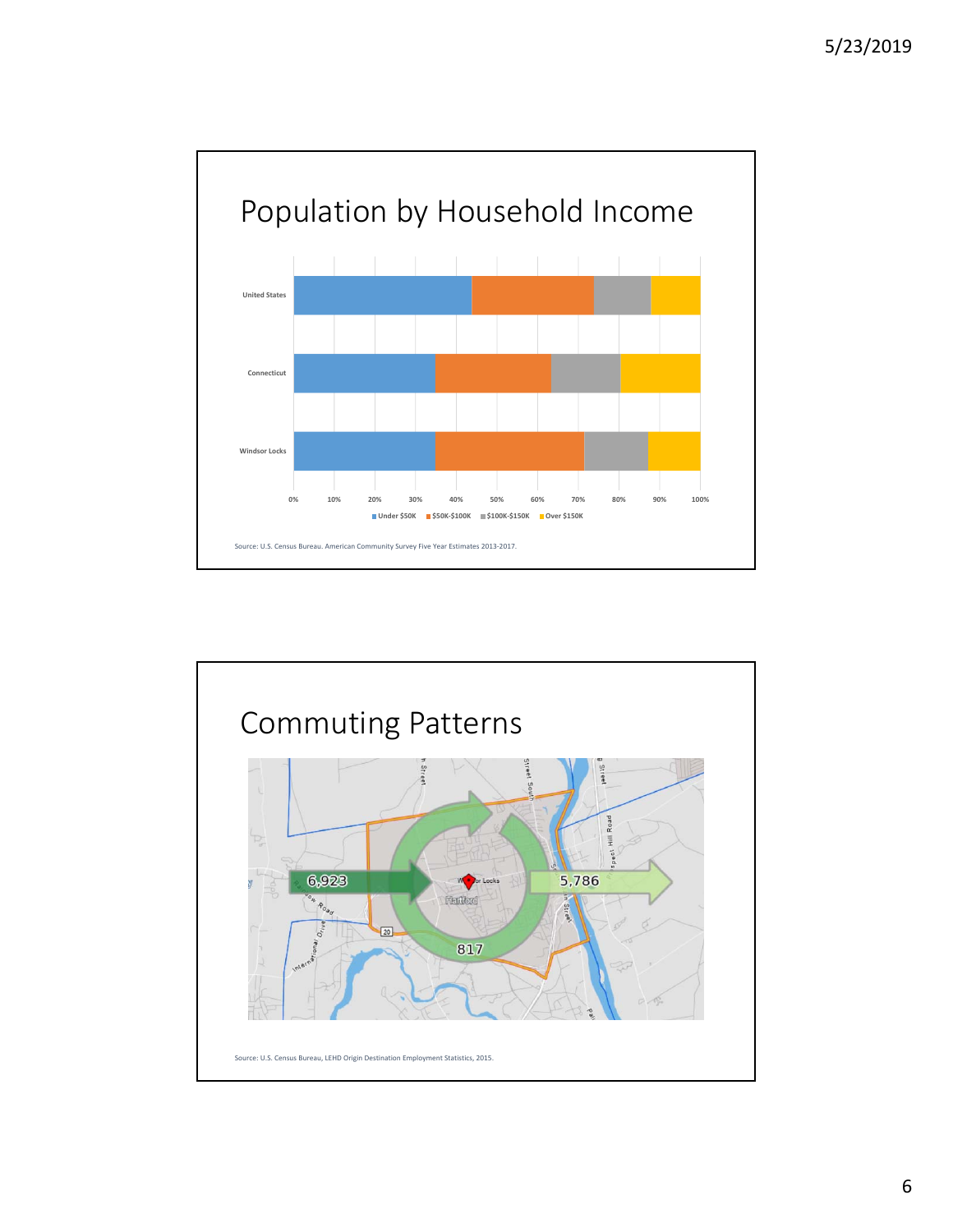

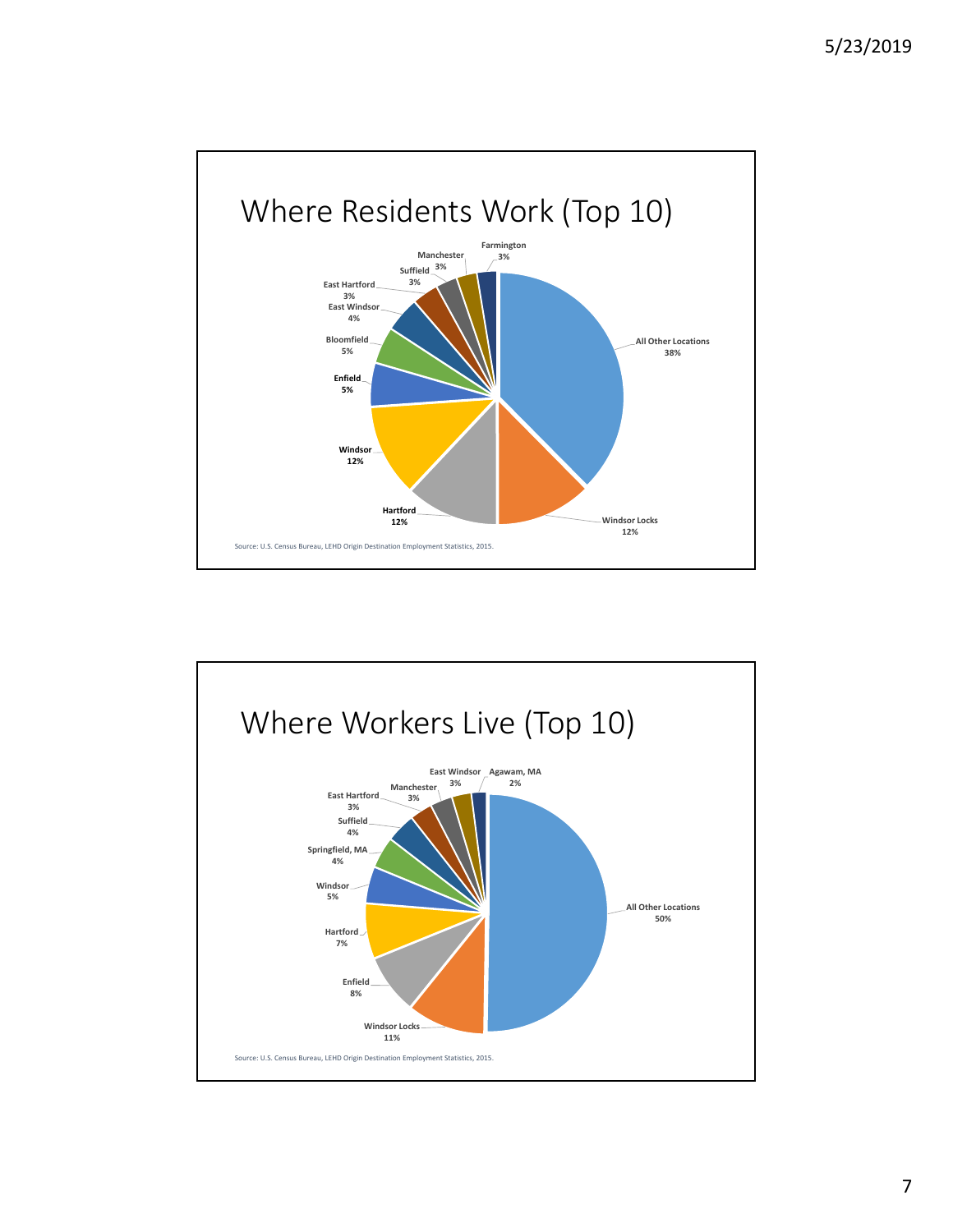

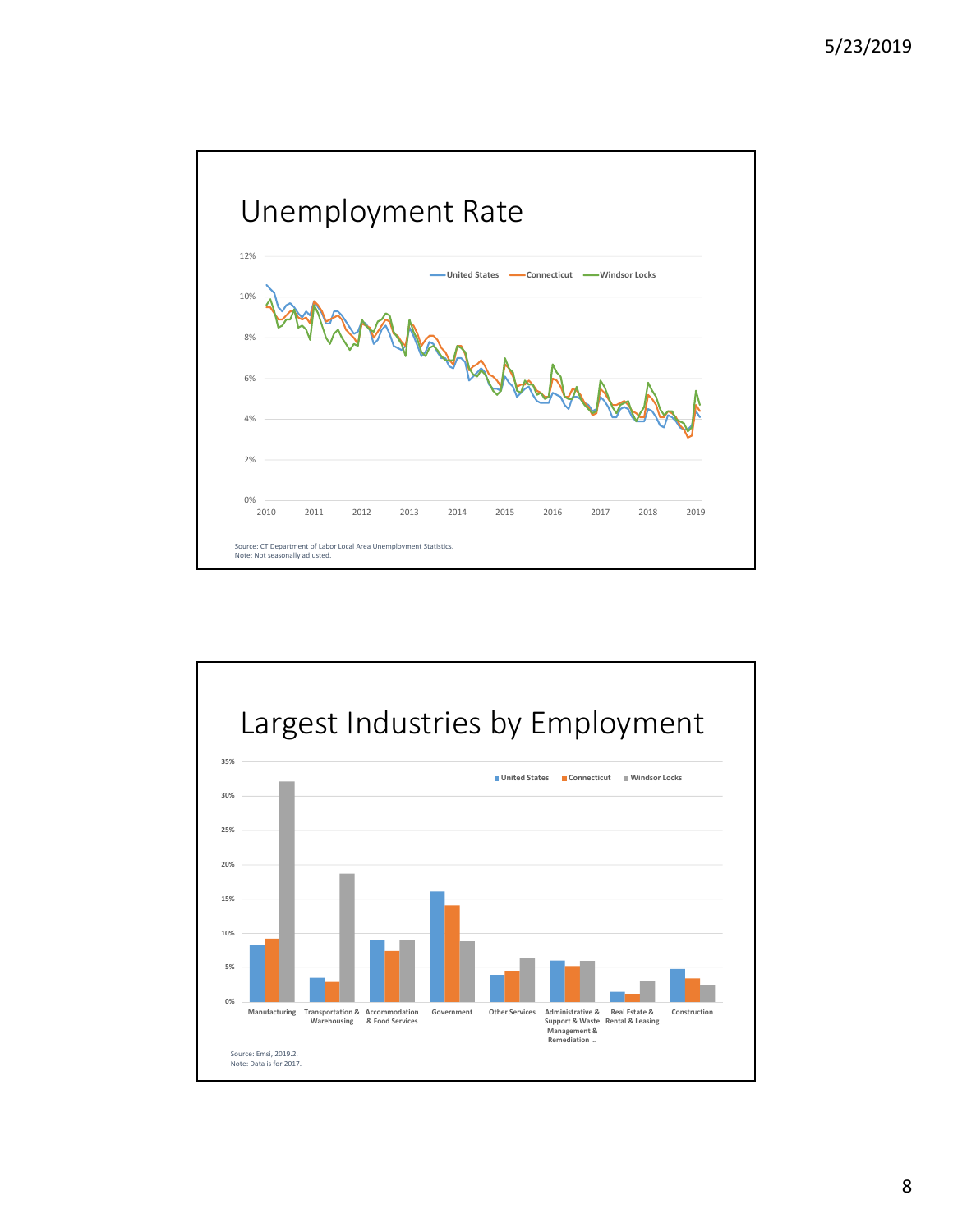

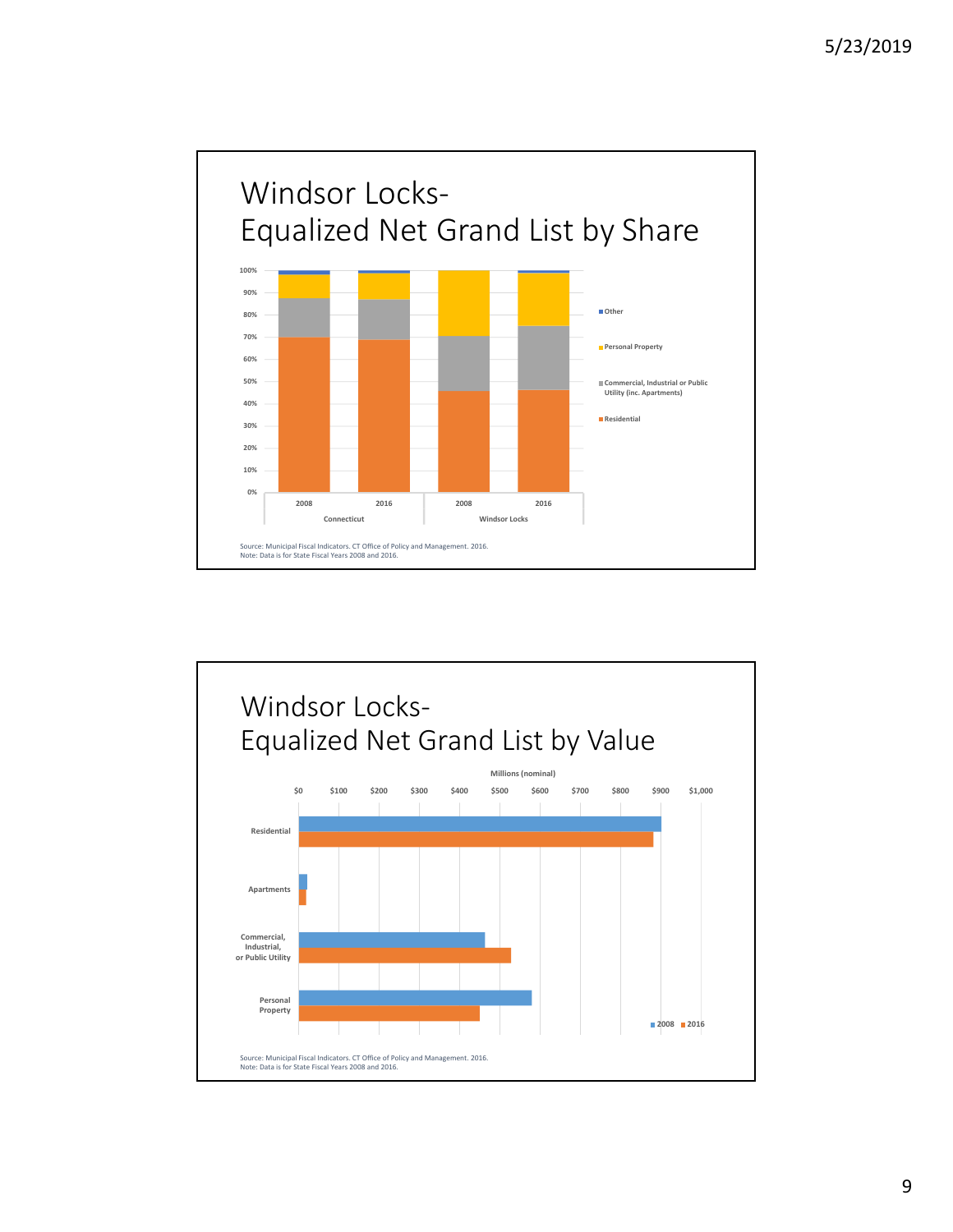

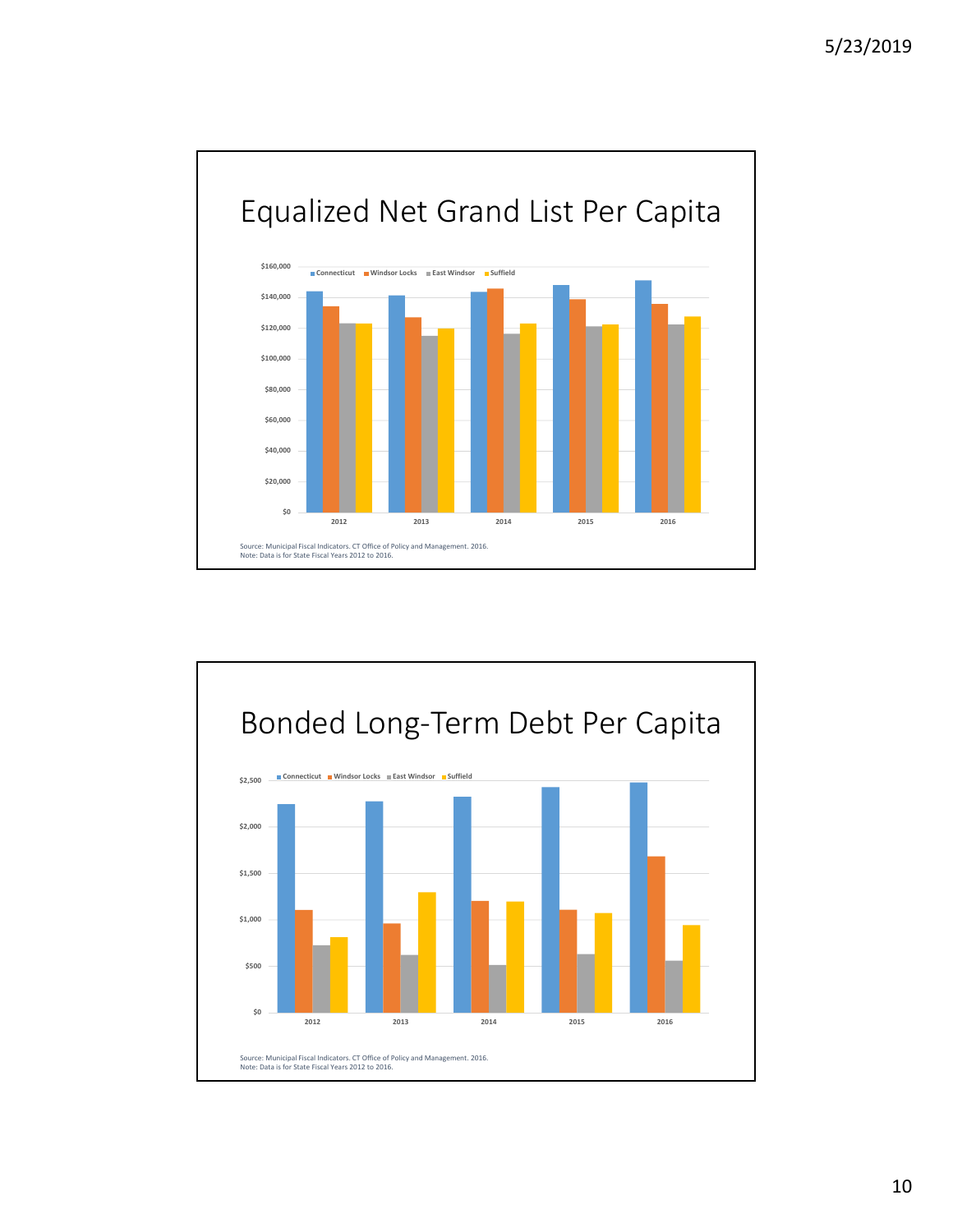

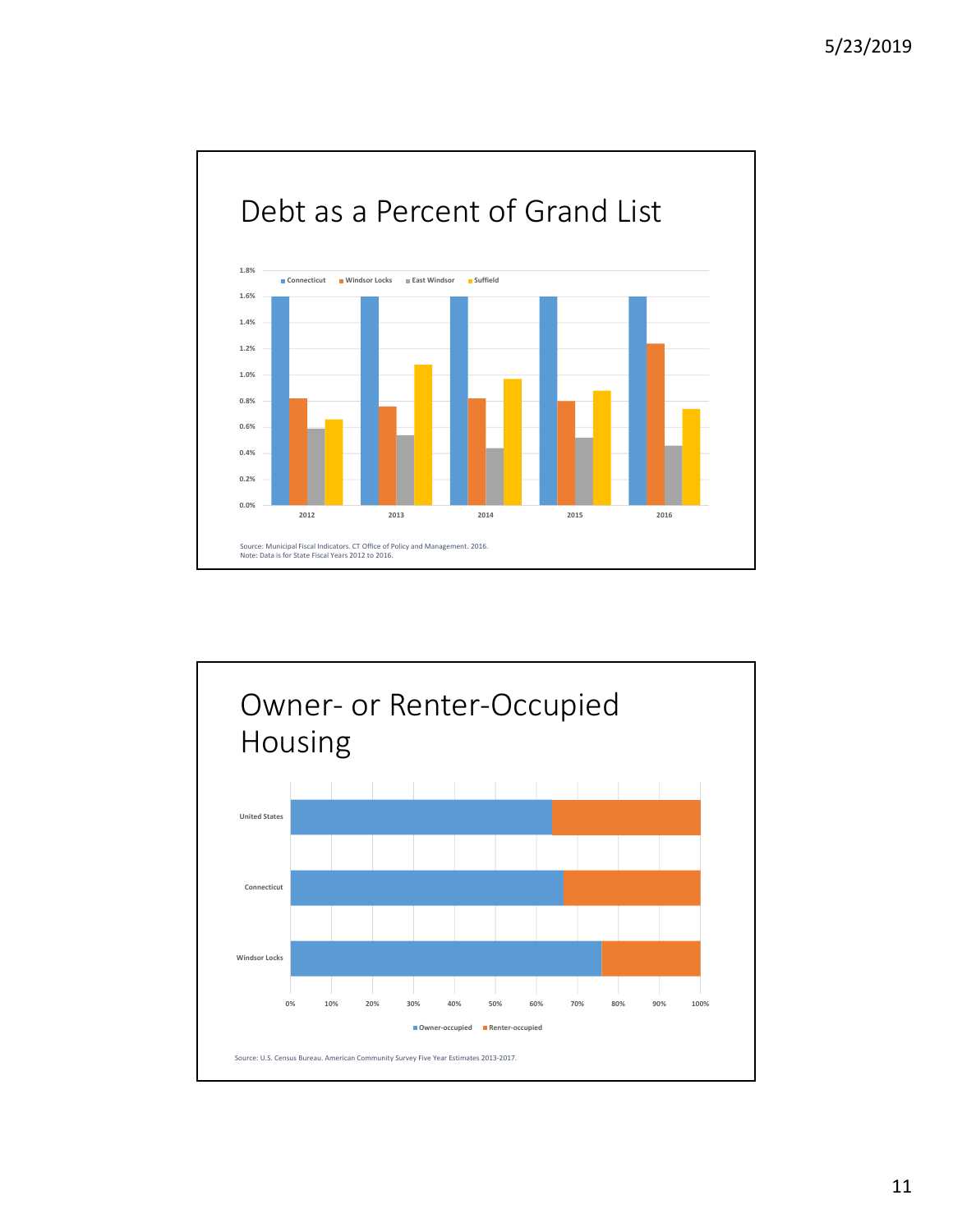

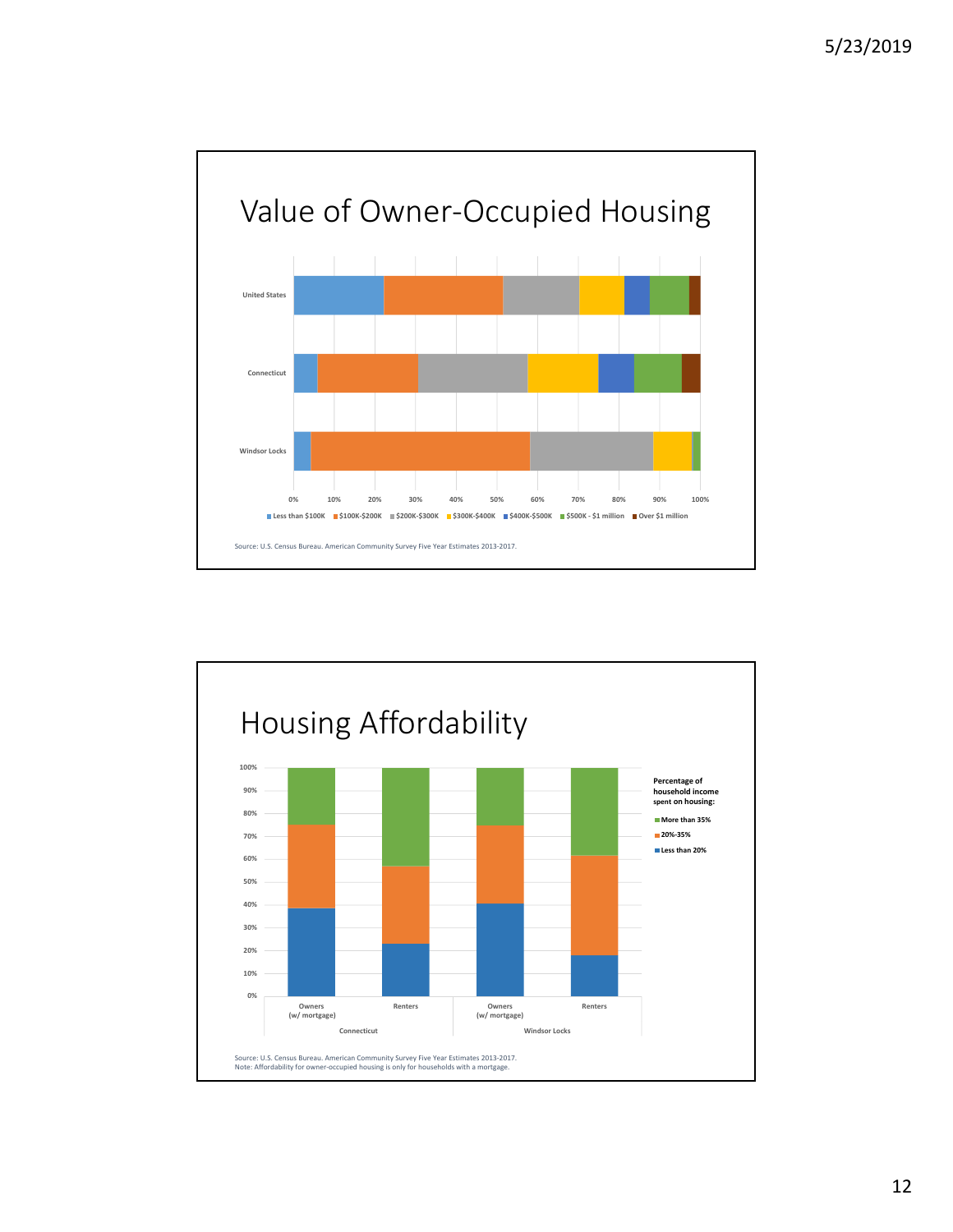# Section 2

ECONOMIC DEVELOPMENT: WHAT IS IT AND WHY IS IT IMPORTANT?

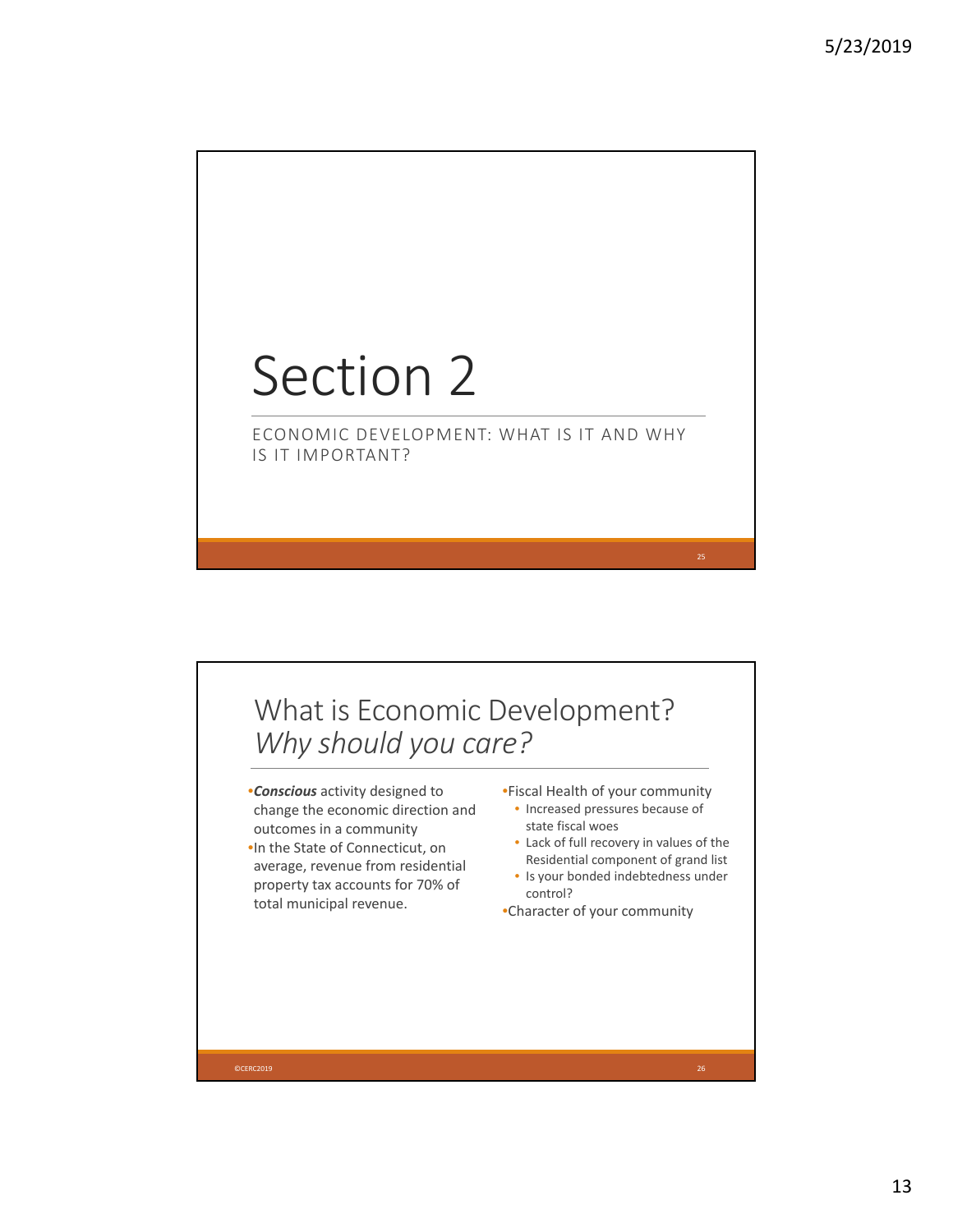## What is the difference between Growth and Development?

### **Growth** is:

- •An increase in the value of everything produced (GNP)
- •An "automatic" process

#### **Development** is:

- •An increase in wealth of an area for the welfare of residents
- •Outcome of planning and Results Oriented Activity

**Growth** is an essential element of Development, but **Development** encompasses lots of CONSCIOUS activities.

Example: Business Cycle – Cyclical and structural elements of downturns

Structural elements growing over past 30‐40 years

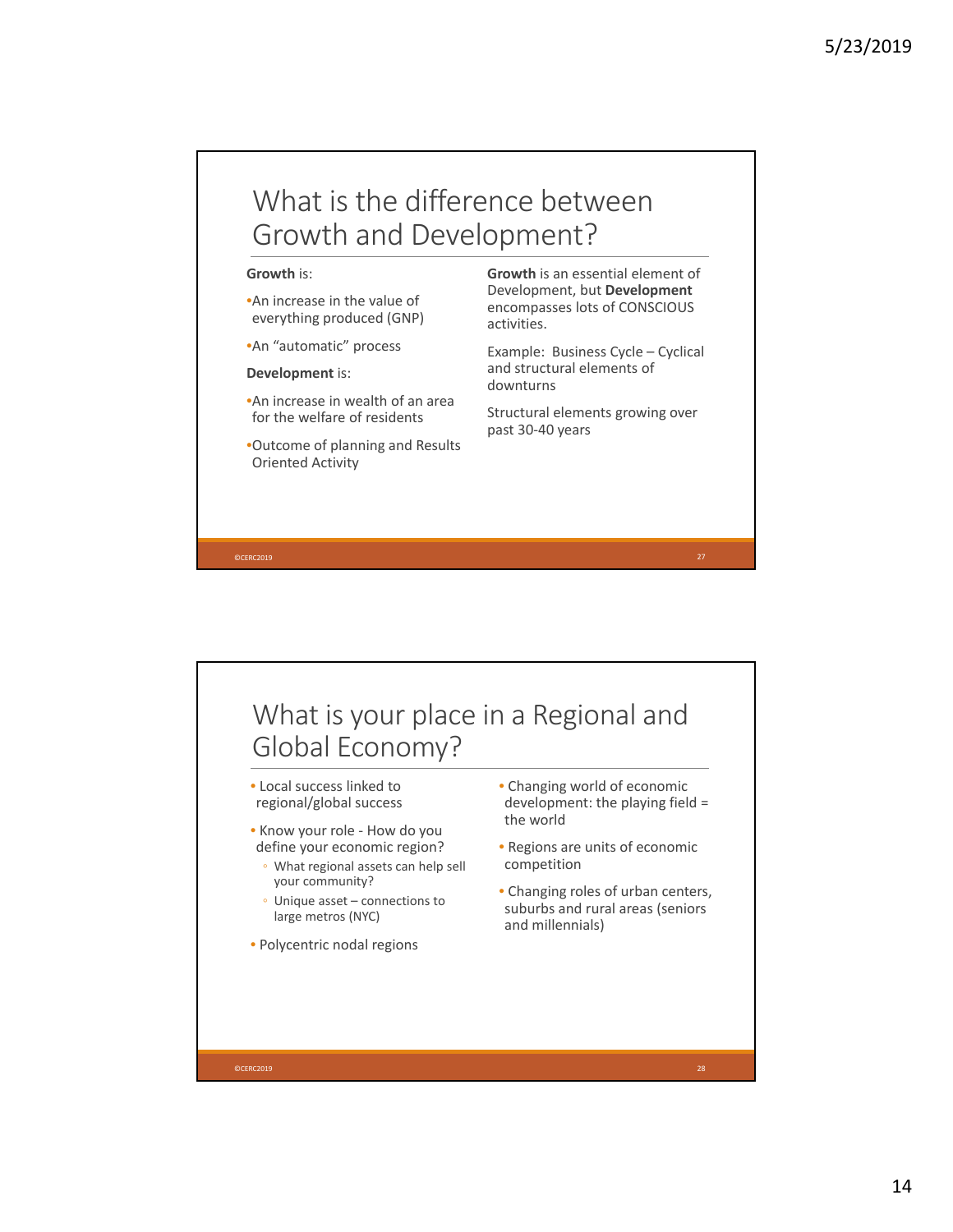

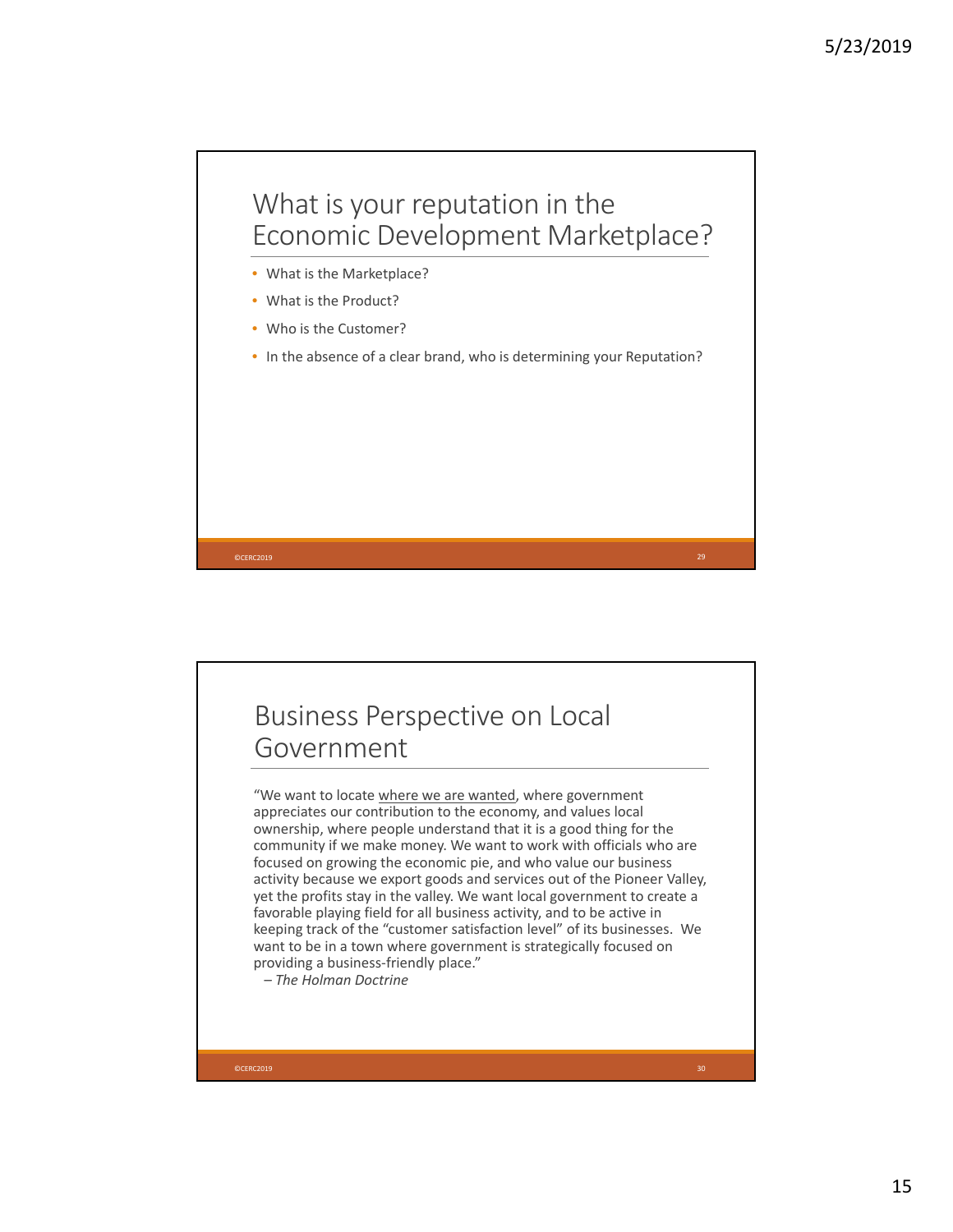## How do different audiences view Economic Development?

- Universally positive
- Great in the right place
- Healthy skepticism
- Don't change the character of our community
- NIMBY

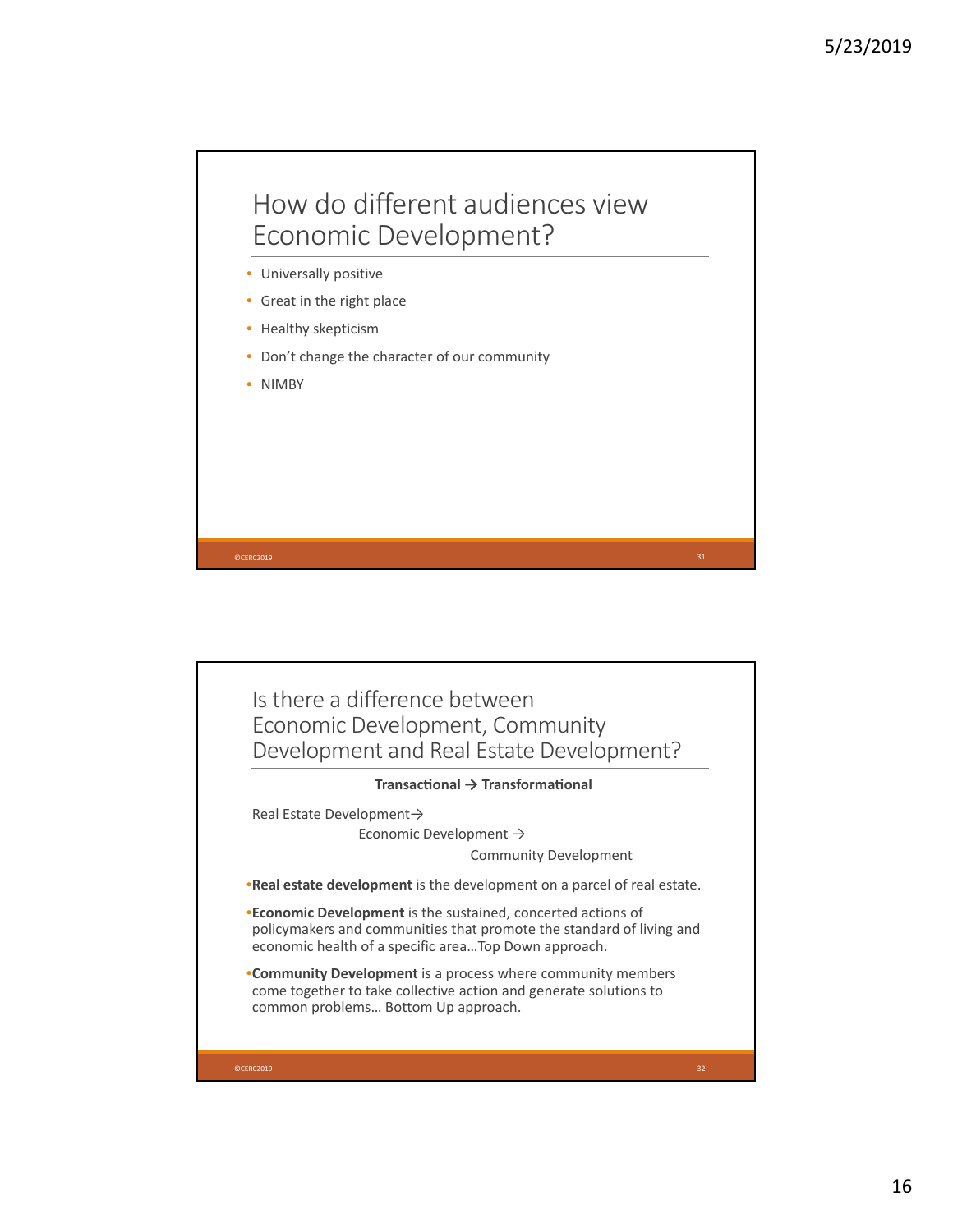

## *Transactional*

Do the deal

Make the numbers work

Get building permit and other approvals

Not much community input

Focused on specific property

Looking for financial incentives

Fiscal impact

*Transformational*

Interdisciplinary approaches

Creating attractive and inviting places

More complex and comprehensive ways of measuring success

Measure real community‐wide benefits and outcomes, not just activity

Consistent with community vision

*Be self aware enough through planning, strategy development to know what transactions fit with your community vision.*

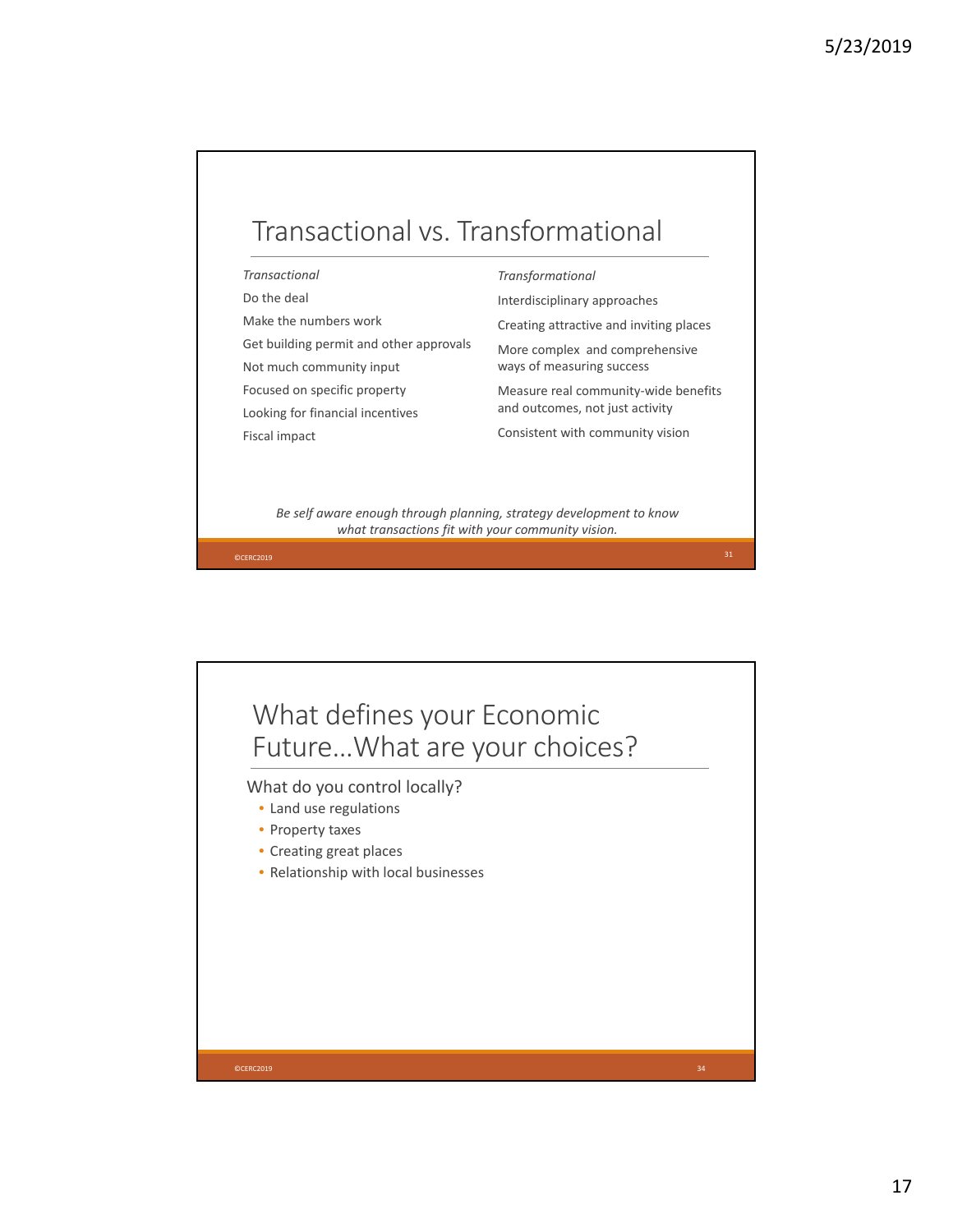

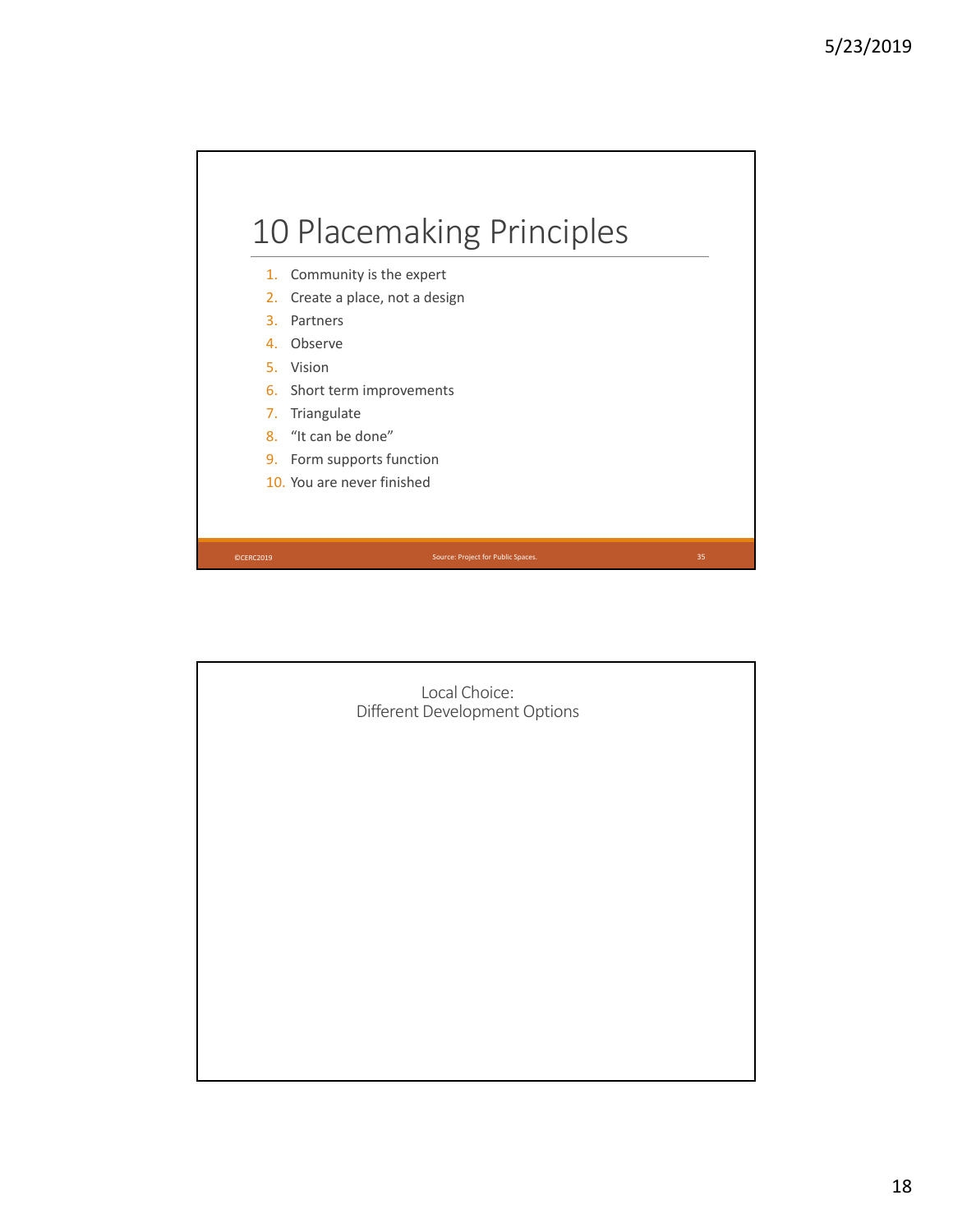

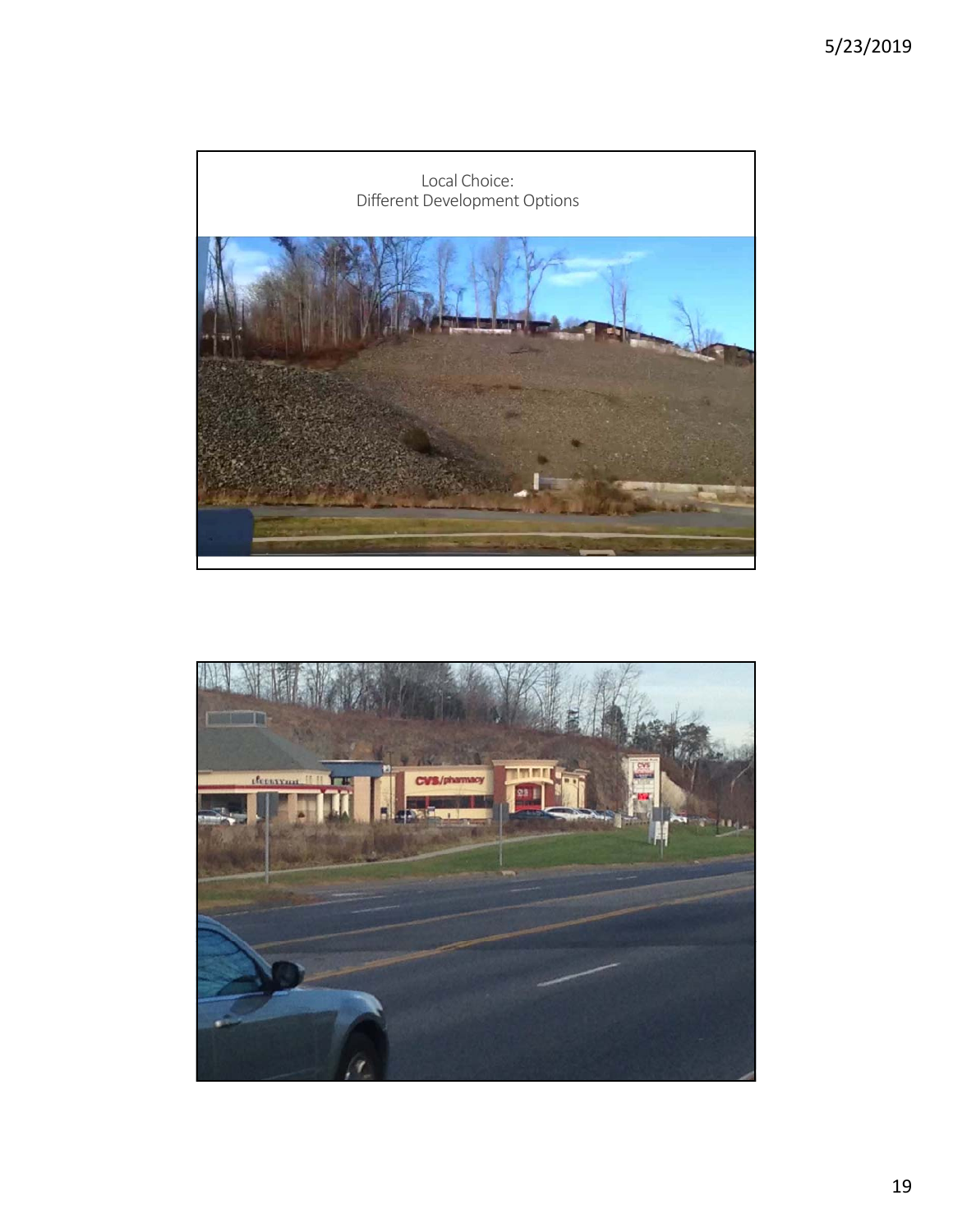

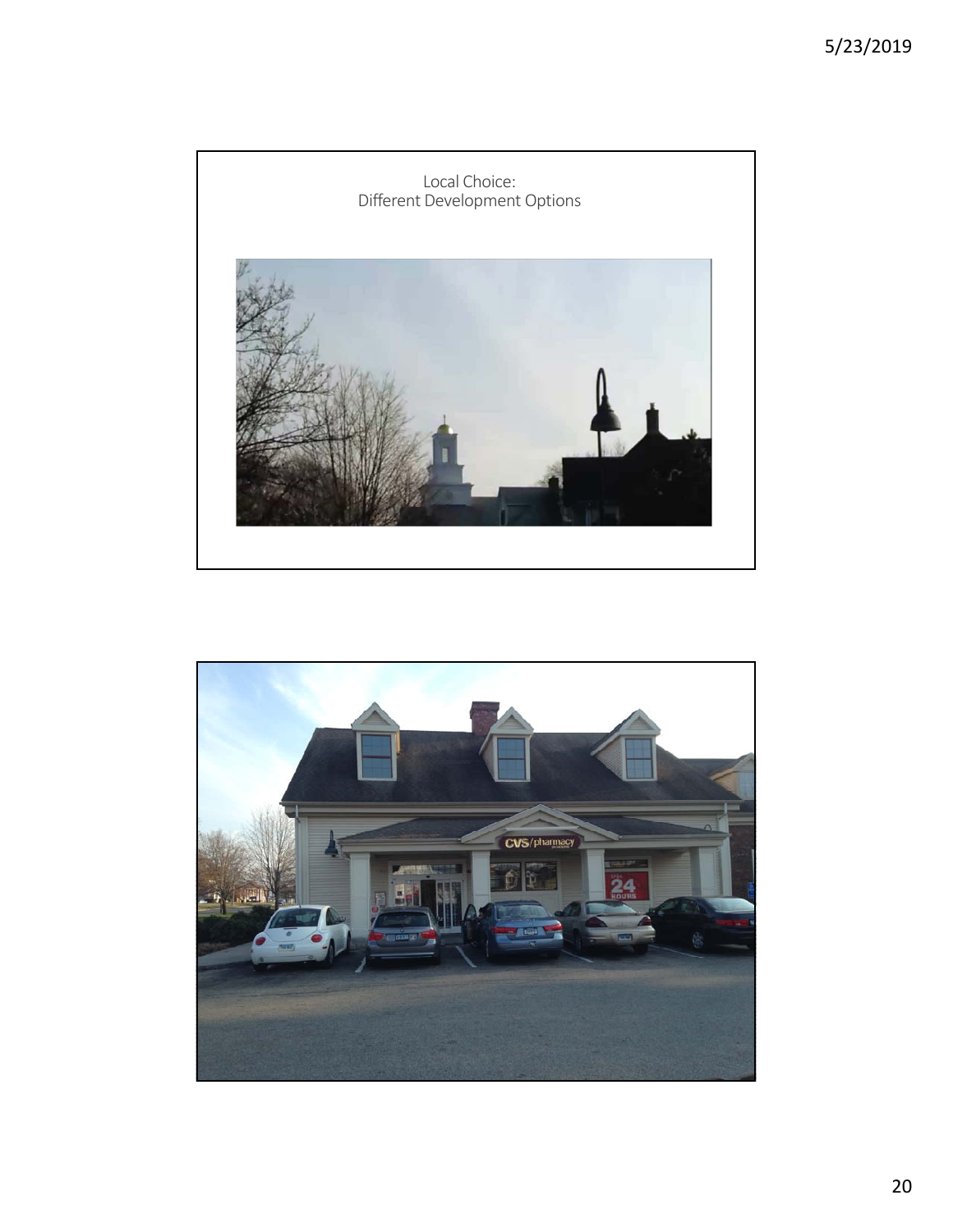

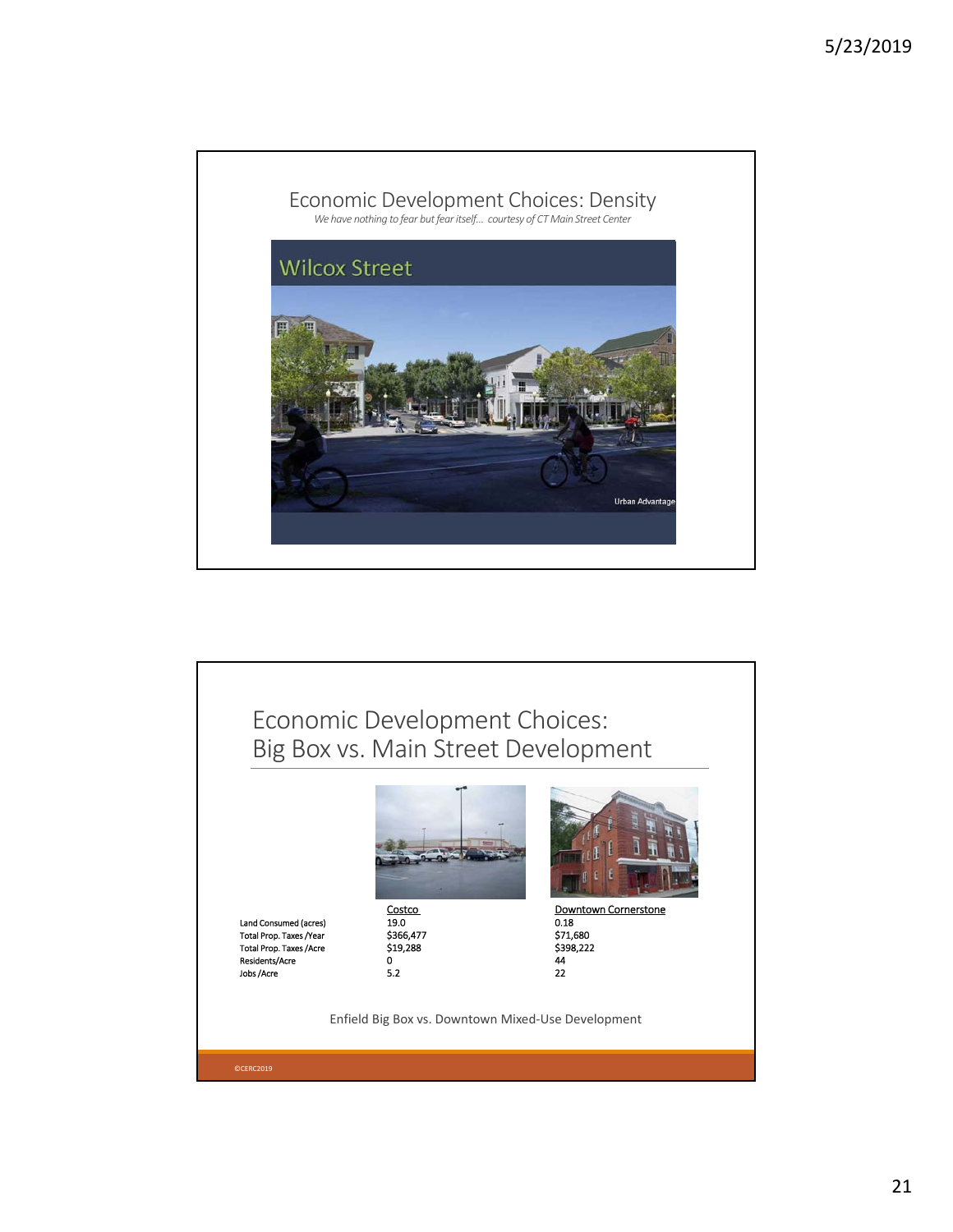# Section 3

## ON THE GROUND: ROLES AND RESPONSIBILITIES OF THE TOWN'S ECONOMIC DEVELOPMENT TEAM

# Definition of Economic Development

- Business retention
- Business expansion
- Business recruitment
- Business creation
- Character of your community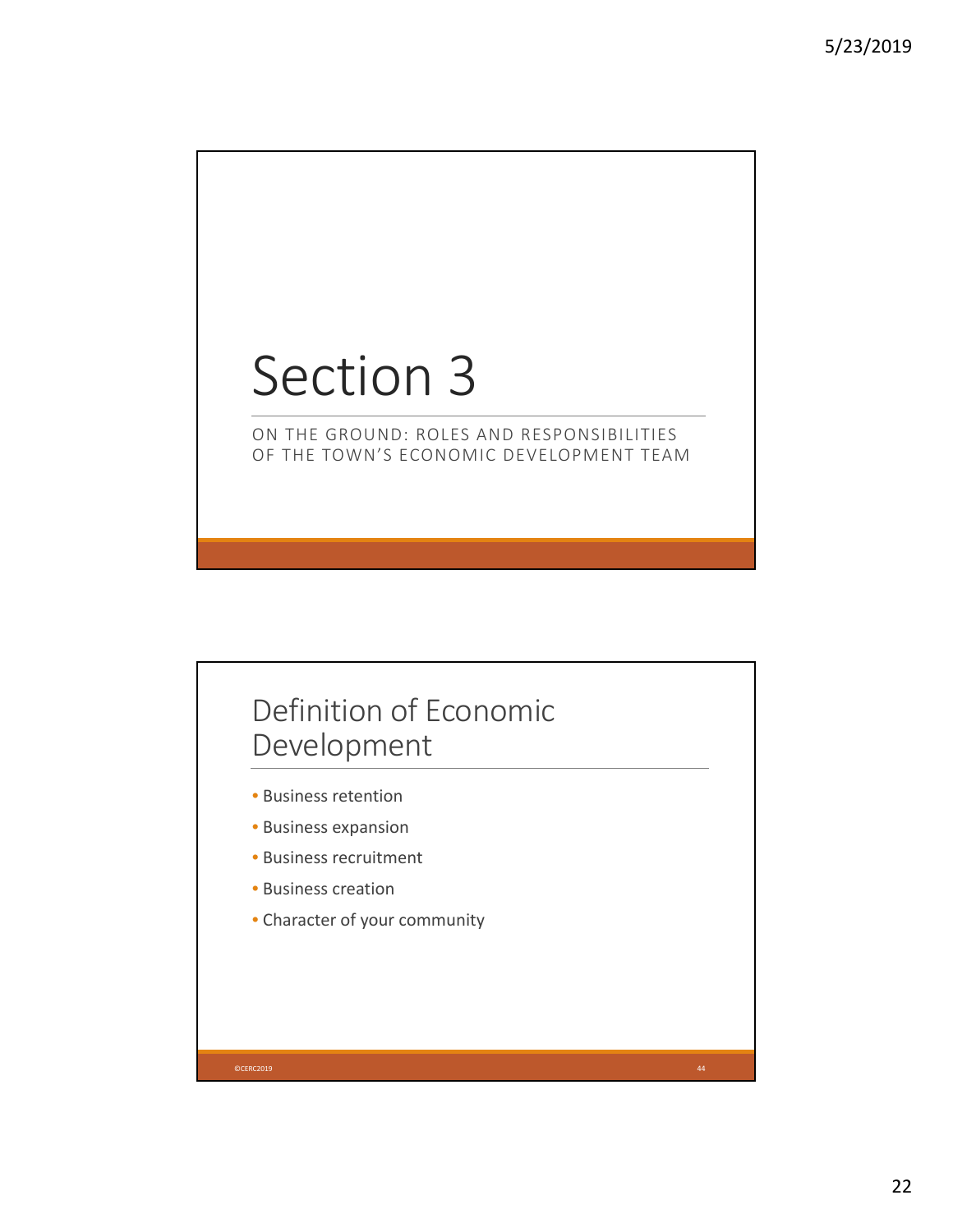

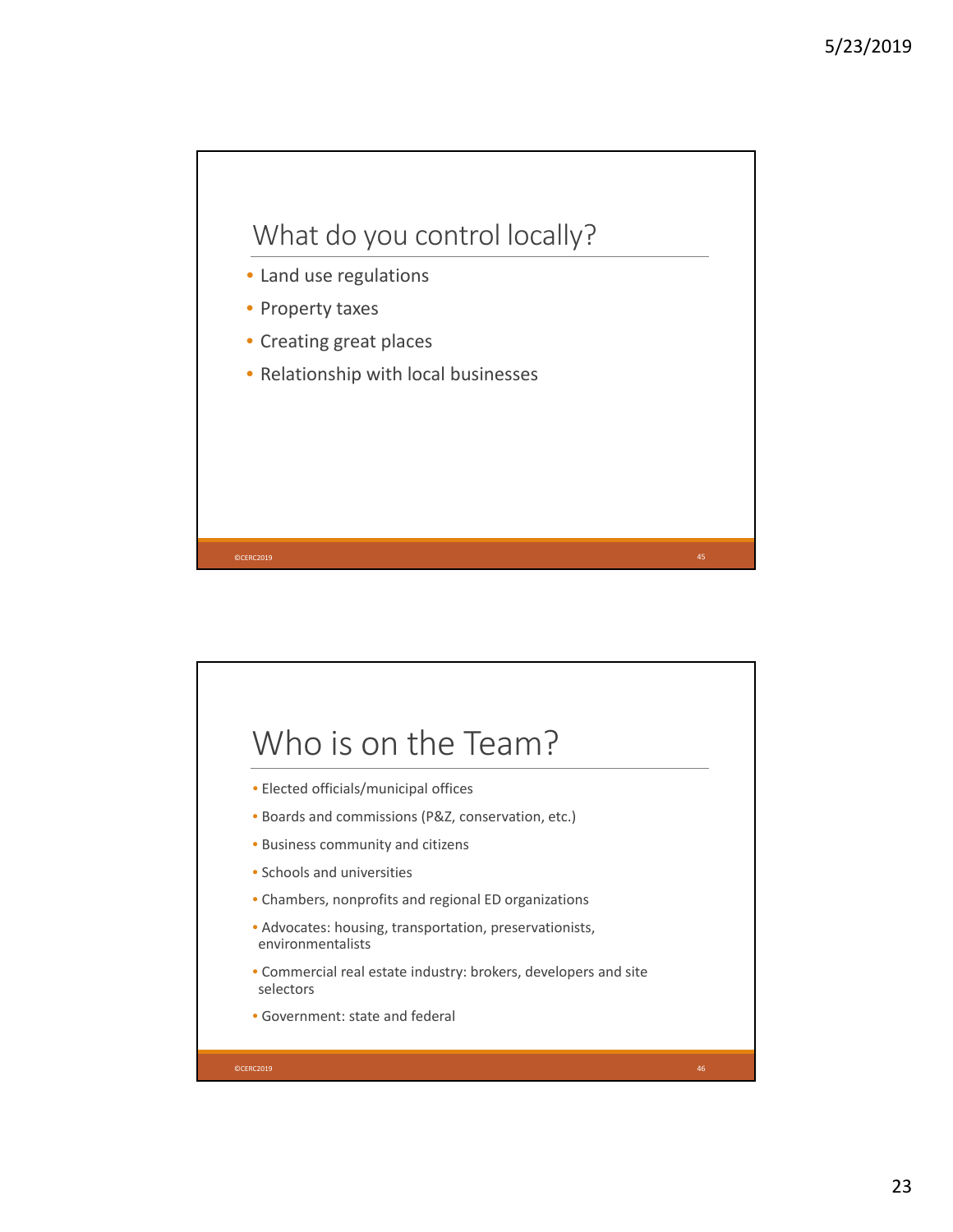

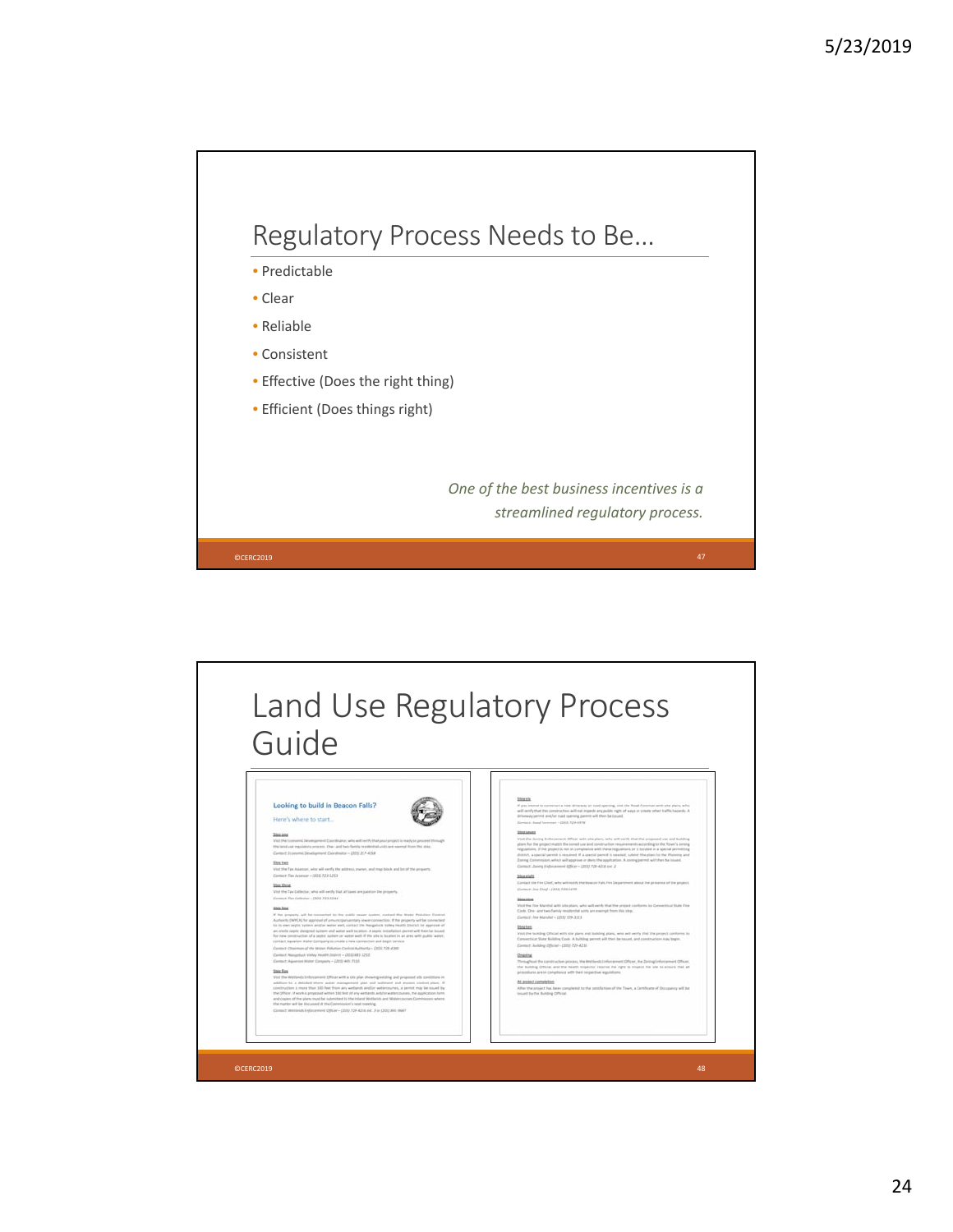

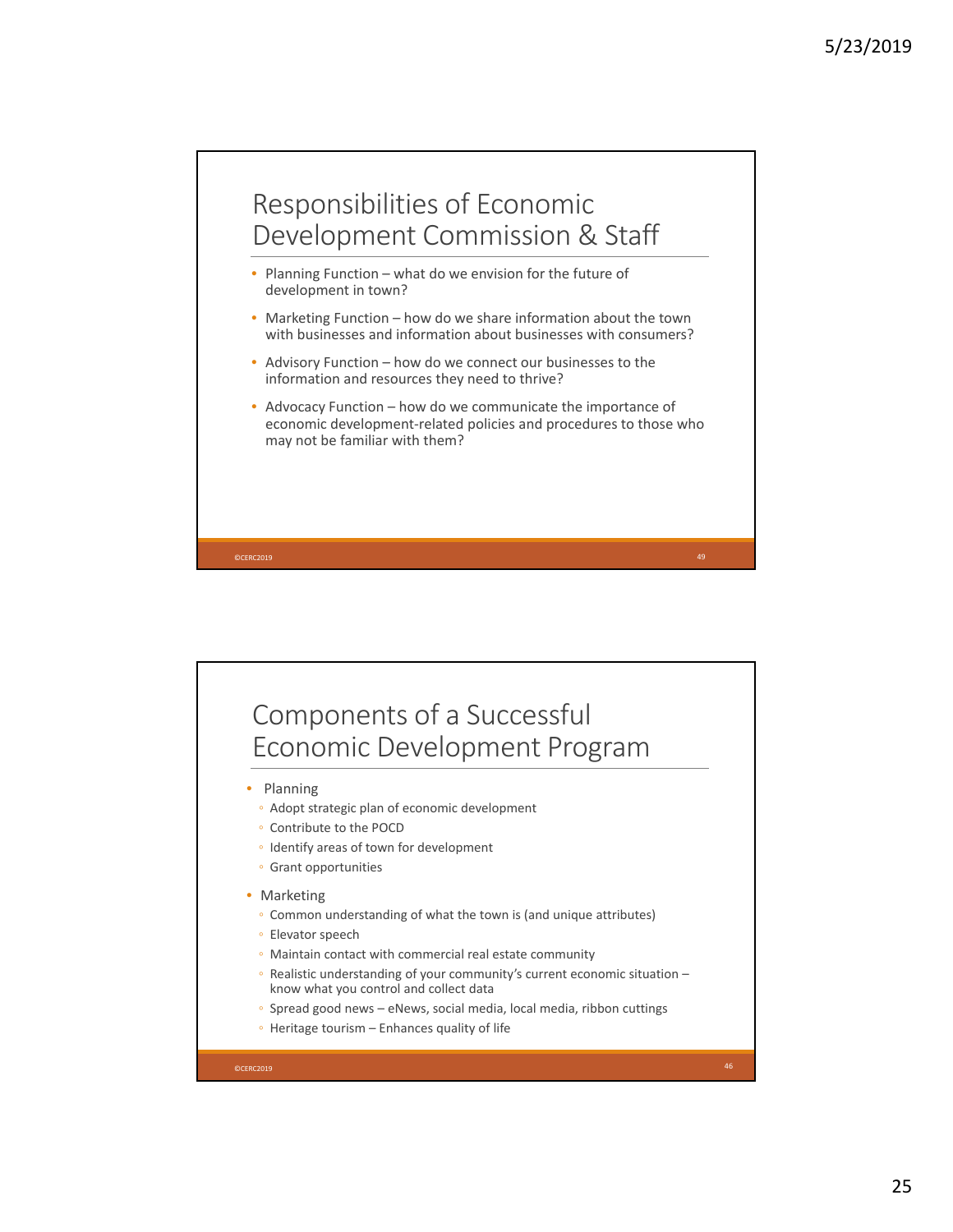# Components of a Successful Economic Development Program

**Advisory** 

- Single point of contact liaison between the business and the Town
- Business visitations
- Ambassador efforts and partnerships
- Anchor institutions
- Financing solutions DECD, local banks
- Incentives local and state
- Workforce strategy that includes businesses, colleges and high school
- Shovel‐ready initiatives DOT permits, wetlands flagging, utility extensions
- Utility contacts
- Host events to cement connections between businesses, governmental agencies, and other relevant organizations

#### • Advocacy

- Intergovernmental relations know your reps, grants
- $\circ$  Initiate an application to change a zoning district, propose an economic development zone, present proposed regulations
- Appear before other land use commissions meeting and present position
- Review all other commissions agendas and minutes to keep abreast of developments and timelines